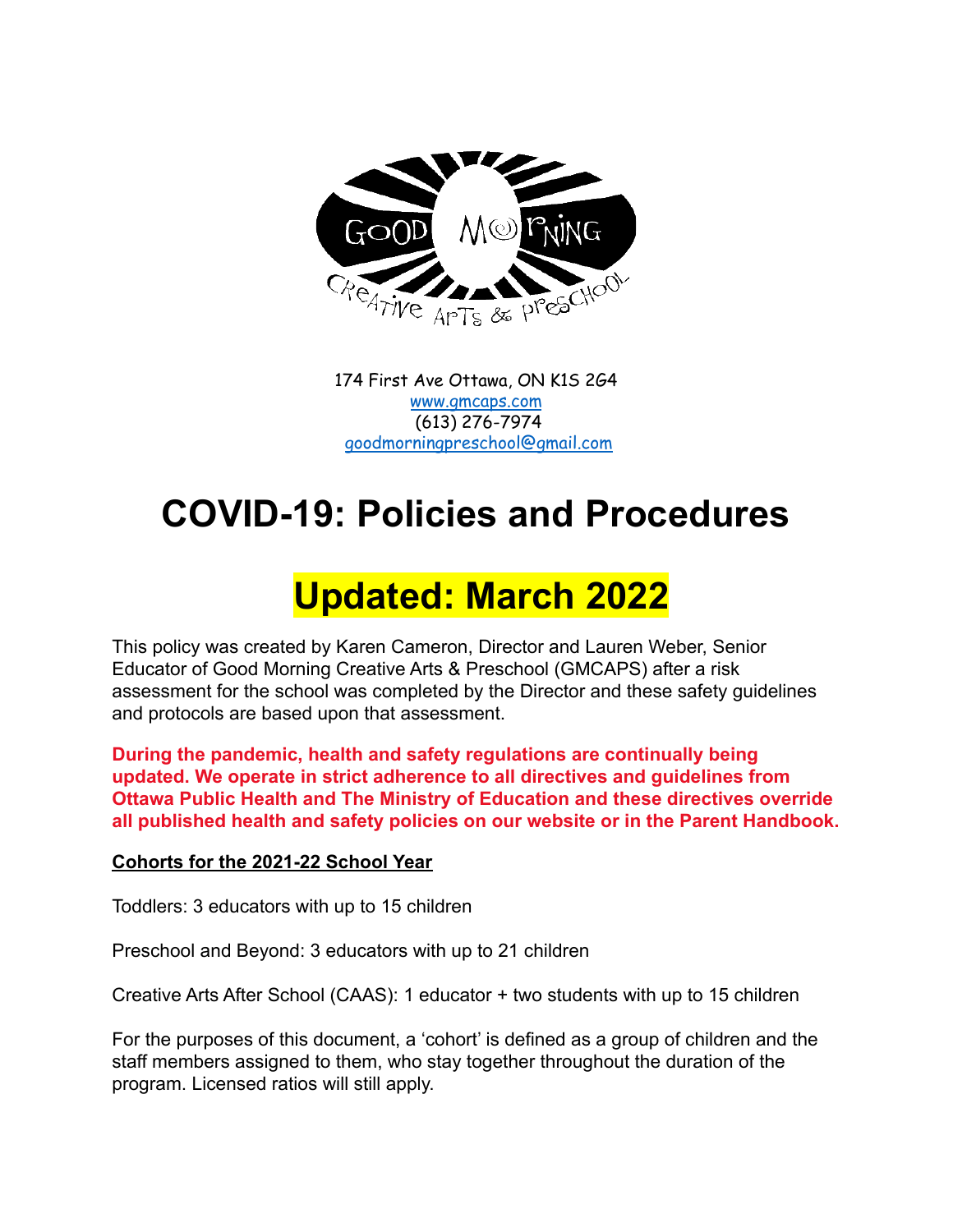## **Roles and Responsibilities of the Director**

- Develop and implement standards and procedures according to the most recent advice from Ottawa Public Health (OPH).
- Ensure adherence to the Ministry of Education *Operational Guidance During COVID-19 Child Care reopening guidelines* released July 2020 and implement any updates in a timely manner.
- Ensure all staff have been properly trained on and understand the guidelines outlined in this policy.
- Ensure guidelines outlined in this policy are shared with all GMCAPS families and they have had an opportunity to ask questions (via Zoom, phone or email) to make sure they understand them.
- Ensure operating ratios are maintained at all times in accordance with the most current Ministry guidelines.
- Ensure there is proper signage at GMCAPS including a "Stop" sign at the entrance, hand washing and sanitizing guides and signs on how to properly use personal protective equipment (PPE).
- Implement a review of this policy as often as necessary to ensure the policy is adequately protecting workers.
- Reinforce the following with parents/guardians of children attending GMCAPS:
	- ❏ The importance of keeping sick children at home and informing GMCAPS of the child's symptoms;
	- ❏ The importance of contacting GMCAPS if the child is going to be absent for any reason;
	- ❏ That strict screening processes for Covid-19 symptoms will be administered before children, parents/guardians, or anyone else, are able to enter GMCAPS;
	- ❏ That someone must be available to pick up a child within 30 minutes of being contacted, if the child develops symptoms of illness while at GMCAPS; and
	- ❏ Contact information for all families must be up to date.

# **Roles and Responsibilities of the Educators**

- Participate in training including but not limited to reading this policy, training on the proper use of PPE, reviewing health and safety guidelines from Ontario's Occupational Health and Safety Act (OHSA), etc.
- Complete a self-assessment before returning to work. Staff will use the self-assessment tool found on OPH's website: <https://covid-19.ontario.ca/self-assessment/>
- Complete all daily screening protocols before entering the premises each day.
- Wear the PPE as directed by the Director and this policy.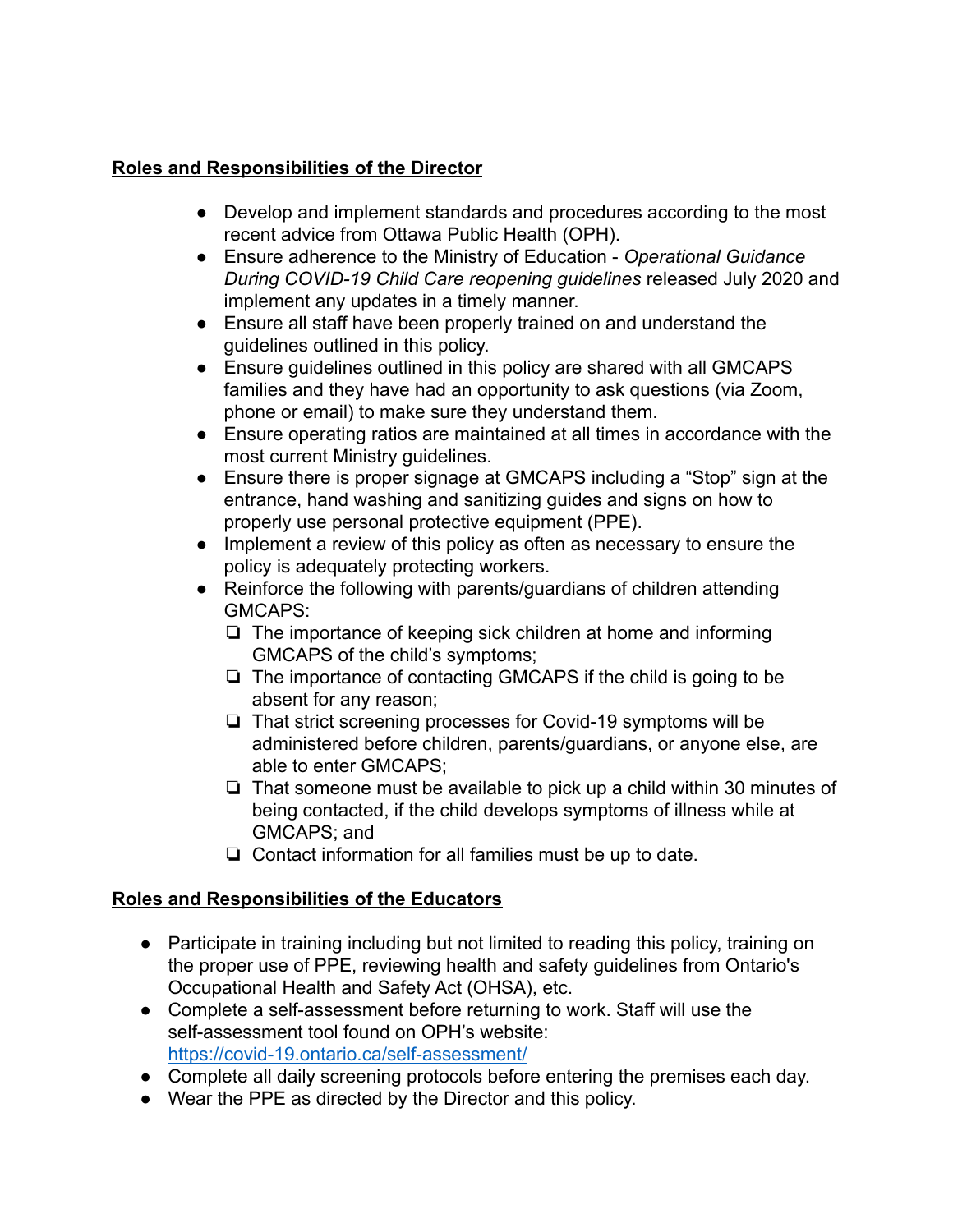- Read and understand the Outbreak Control Measures from OPH, available here: [https://www.ottawapublichealth.ca/en/professionals-and-partners/outbreaks-in-chi](https://www.ottawapublichealth.ca/en/professionals-and-partners/outbreaks-in-child-care-centers.aspx?_mid_=19704) [ld-care-centers.aspx?\\_mid\\_=19704](https://www.ottawapublichealth.ca/en/professionals-and-partners/outbreaks-in-child-care-centers.aspx?_mid_=19704)
- Read pages 17-20 of the Ministry of Education Operational Guidelines document for additional informatio[n](http://www.edu.gov.on.ca/childcare/child-care-re-opening-operational-guidance.pdf) [http://www.edu.gov.on.ca/childcare/child-care-re-opening-operational-guidance.p](http://www.edu.gov.on.ca/childcare/child-care-re-opening-operational-guidance.pdf) [df](http://www.edu.gov.on.ca/childcare/child-care-re-opening-operational-guidance.pdf)
- Review outbreak cleaning and disinfection protocols and ensure adherence.
- Review outbreak control measures as described by OPH.
- Ensure that the outbreak cleaning measures are in place and that there are enough cleaning supplies and PPE including face masks, smocks and gloves.
- Report any known violation of this policy or procedure to the Director or OPH.
- Report to the Director if you suspect that you may be infected with COVID-19 or not feeling well.
- Washrooms will be disinfected a minimum of twice daily.
- Not to use electronic devices at GMCAPS unless for the purpose of information sharing with parents. Disinfectant wipes will be provided for cleaning devices before and after use. Staff will wash hands before and after use.
- Organize any group events or in-person meetings to be transferred to a virtual Zoom meet with the Director, staff and/or Board
- Follow all directives on frequent handwashing, including:
	- immediately upon entering the premises;
	- when returning from outside;
	- before serving food;
	- after using the washroom;
	- before and after assisting children with toileting and/or after changing diapers; always before touching one's face or the face of a child.
- Complete other duties as requested by the director.

# **Staff: Obligations in the Programs**

- Turn on HEPA filters in both rooms and ensure windows are open to create airflow within the room as much as possible.
- Wear required equipment and PPE, as required, including masks and face shields/goggles with the exception of at snack and lunch time in which staff must maintain proper physical distances
- Complete a visual health check for each child upon entry to the program relay any symptoms of ill health to the director
- Monitor children for signs of ill health throughout the program time, report any signs and symptoms to the Director immediately.
- Practice and encourage physical distancing within the cohort as much as possible.
- Practice, promote and monitor hand and cough hygiene measures as instructed by OPH.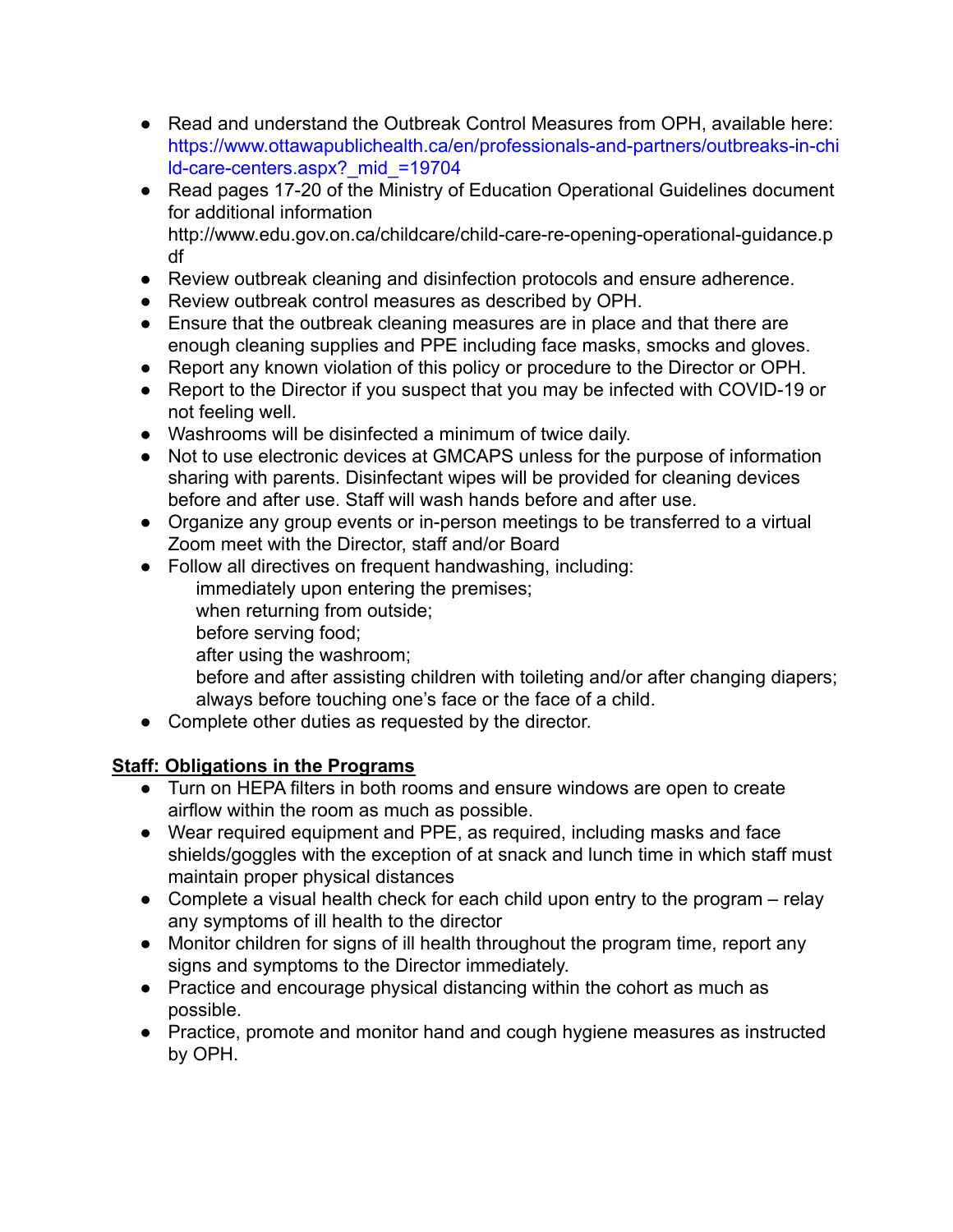### **Cleaning**

- Clean and disinfect high touch surfaces using an enhanced cleaner/disinfectant used for outbreaks.
- Ensure the thorough cleaning of all toys and equipment daily
- Complete the enhanced cleaning list and log daily

### **Daily Activities**

- Maintain daily attendance records with the date, arrival time and departure time
- Spread children out into different areas when playing.
- Incorporate more individual activities or activities that encourage more space between children.
- Remove shared items that cannot be easily cleaned and disinfected (e.g. porous toys, puzzles, cushions).
- Reduce clutter and limit toys to those that can be disinfected daily..
- Monitor children and ensure to remove any toys after the children have mouthed them.
- Promote physical distancing during snack and lunch times, if possible and if safe to do so.
- Ensure all drinks are labeled with the child's name and that they are not shared

#### Daily Protocols

## **Notice of Risk**

*When children from multiple families attend a single program, there is an increased risk of the COVID-19 virus coming into the program. Even if children infected with COVID-19 present with mild symptoms, they can still transmit the infection to other children and to adults in the program. This means that children can bring home an infection acquired in the program and put other persons at risk. Good Morning has a screening process to help detect infections when there are symptoms; however, this screening process will not detect infected children or adults who do not have symptoms at the time of screening.*

#### Provincial school and child care screening tool

All children, child care staff, providers, placement students and visitors are required to screen for symptoms of illness every day before coming into Good Morning. As part of our efforts to strengthen public health and safety measures and update guidance to reflect provincial trends and transmission risks, the government has made changes to the COVID-19 school and child care screening criteria.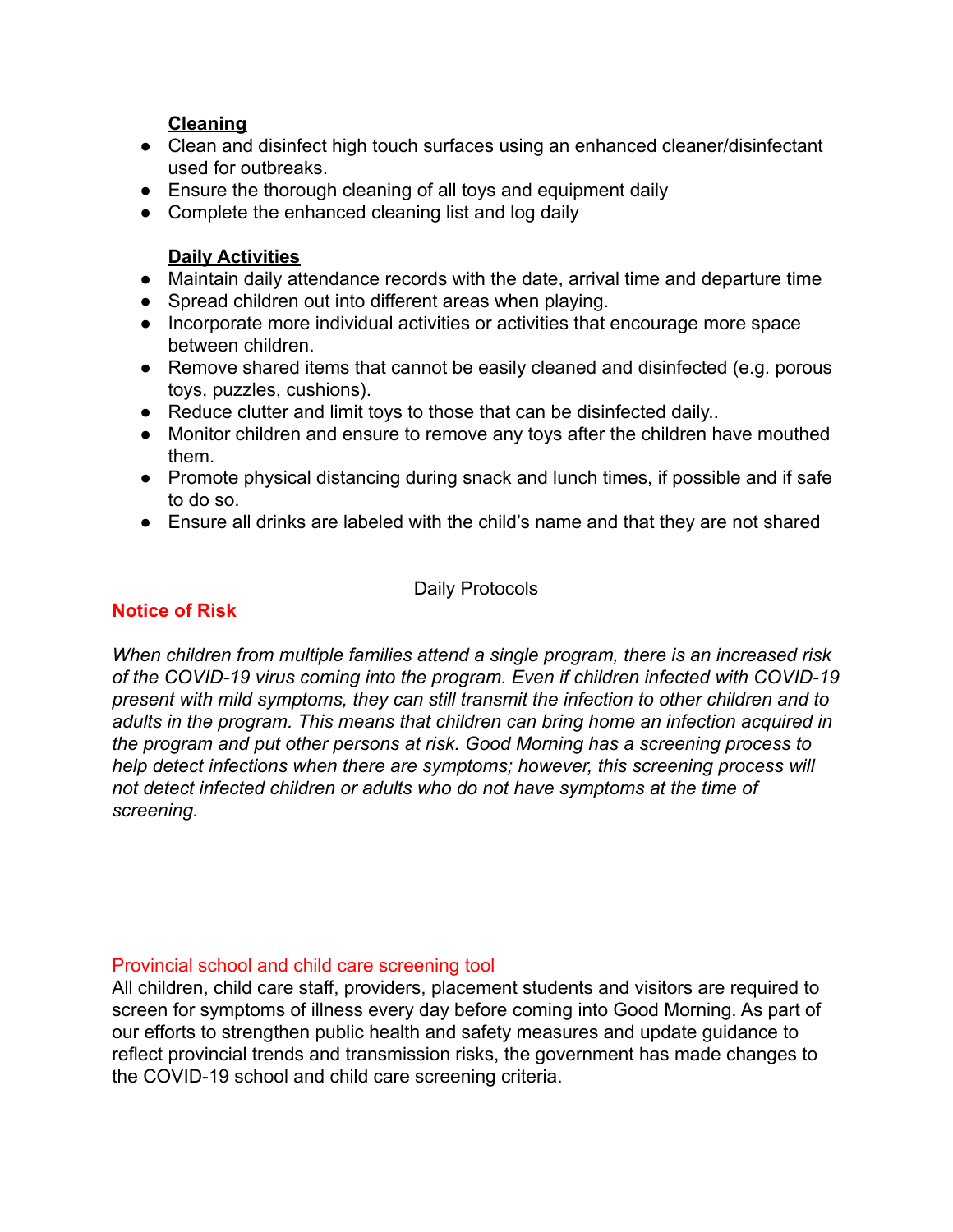• You MUST self-isolate immediately: -

For at least 5 days\*\* from your symptom onset and until you have no fever and your symptoms have been improving for 24 hours (or 48 hours if gastrointestinal symptoms) whichever is longer in duration if you are:

º 12 years of age or older AND fully vaccinated.

º 11 years old or younger, regardless of your vaccination status -

For 10 days from your symptom onset if you are:

º 12 years of age or older AND either partially vaccinated or unvaccinated.

º Immune compromised, regardless of your age or vaccination status •

Household members that do not meet ANY of the exceptions below must self-isolate while you are self-isolating (unless they are immunocompromised. If they are immuno compromised and do not meet the exceptions below, they must self-isolate for 10 days from the day you developed symptoms or tested positive if you have no symptoms).

º They previously tested positive for COVID-19 in the past 90 days

º They are 18+ and received the booster

º They are under 18 years old and are fully vaccinated •

If you are eligible, get a PCR test. If you have access, do a rapid molecular test or rapid antigen tests. • If your symptom

- You or anyone in your household has tested positive on a rapid antigen test
- You are a household member of someone who has tested positive on a PCR test
- You or anyone in your household are experiencing any of the most common symptoms of COVID- 19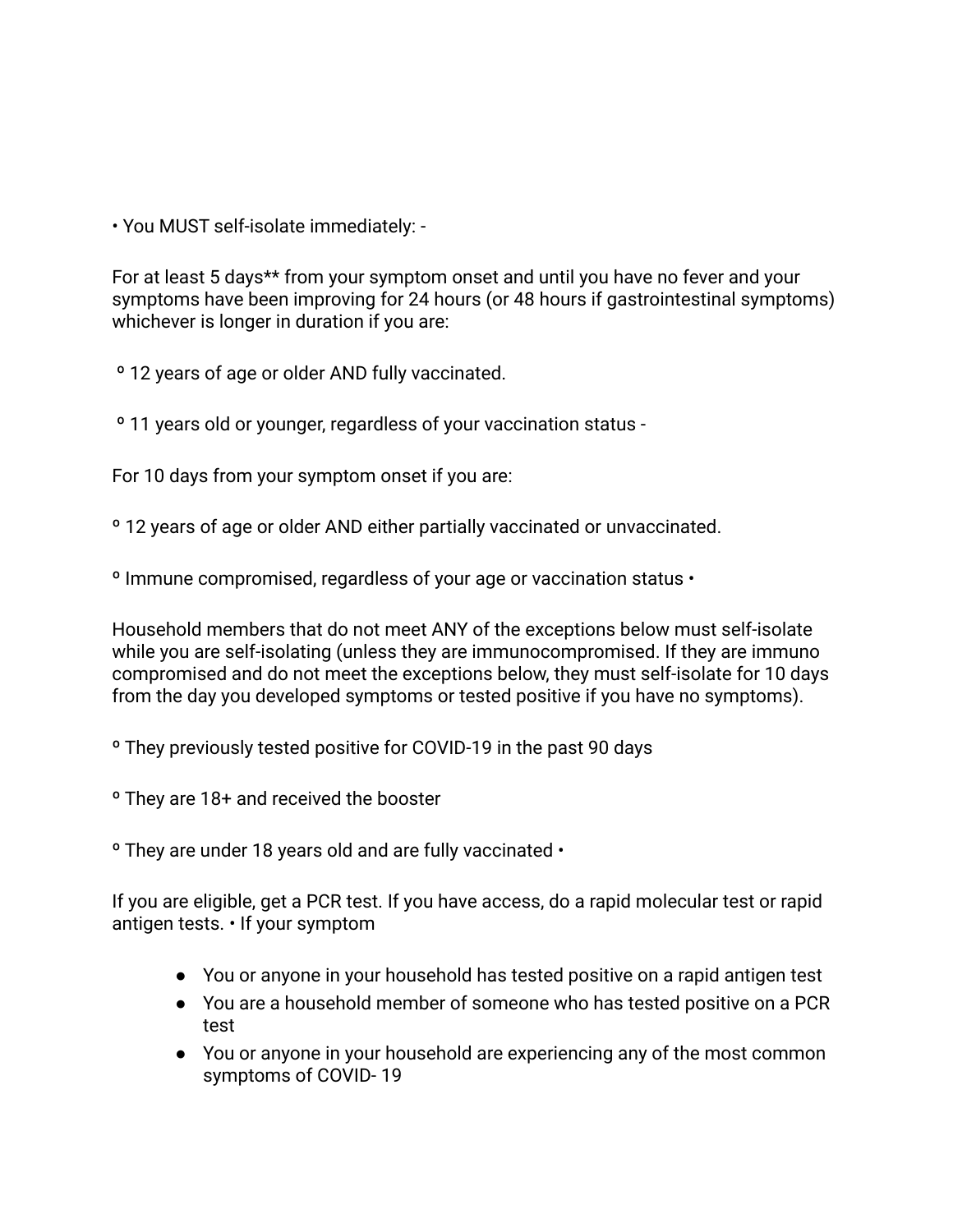- o Fever and/or chills (Temperature of 37.8 degrees Celsius/100 degrees Fahrenheit or higher.)
- o Cough (examples: barking cough [croup], continuous cough, coughing more than usual)
- o Shortness of breath
- o Decrease or loss of taste or smell
- o Sore throat/difficulty swallowing
- o Runny or stuffy/congested nose
- o Headache
- o Nausea, vomiting and/or diarrhea
- o Extreme tiredness, unusual fatigue, lack of energy for people aged 18 and older (not related to receiving a COVID-19 or flu vaccine in the past 48 hours)
- o Muscle aches/joint pain for people aged 18 and older (not related to receiving a COVID-19 or flu vaccine in the past 48 hours)

• If you have just one of these symptoms, it is less likely that you have COVID-19 infection. • Self-isolate until your symptoms are improving for at least 24 hours (48 hours for gastrointestinal symptoms). • Your household members do not need to self-isolate

The Chief Medical Officer of Health has now directed that the single-symptom screening criteria be applied provincewide. The provincial screening tool has been updated to reflect this direction. Any individual that does not pass this screening procedure will be asked to stay home and self-isolate until they meet the criteria for return.

#### **Obligations of families and staff in Case of Illness**

If you develop signs of illness:

**●** Please contact Good Morning Preschool by email at [gmcaps.staff@gmail.com](mailto:gmcaps.staff@gmail.com) (evenings and weekends included) as soon as you or anyone in your home develops signs of illness, including a mild fever.

See website below for Screening Guidance from OPH:

**[https://www.ottawapublichealth.ca/en/public-health-topics/covid-19-and-schools.a](https://www.ottawapublichealth.ca/en/public-health-topics/covid-19-and-schools.aspx) [spx](https://www.ottawapublichealth.ca/en/public-health-topics/covid-19-and-schools.aspx)**

Contact OPH at 311 for guidance, additional information is available at [www.ottawa.ca](http://www.ottawa.ca). [https://www.ottawapublichealth.ca/en/public-health-topics/self-isolation-instructions-for-n](https://www.ottawapublichealth.ca/en/public-health-topics/self-isolation-instructions-for-novel-coronavirus-covid-19.aspx) [ovel-coronavirus-covid-19.aspx](https://www.ottawapublichealth.ca/en/public-health-topics/self-isolation-instructions-for-novel-coronavirus-covid-19.aspx)

Please note - If a child or staff tests positive for COVID-19, please immediately contact Ottawa Public Health's Outbreak (OB) Reporting Line at 613-580-2424 ext. 26325, 7 days a week between 8:30 a.m. to 4:30 p.m., or 311 outside business hours and ask to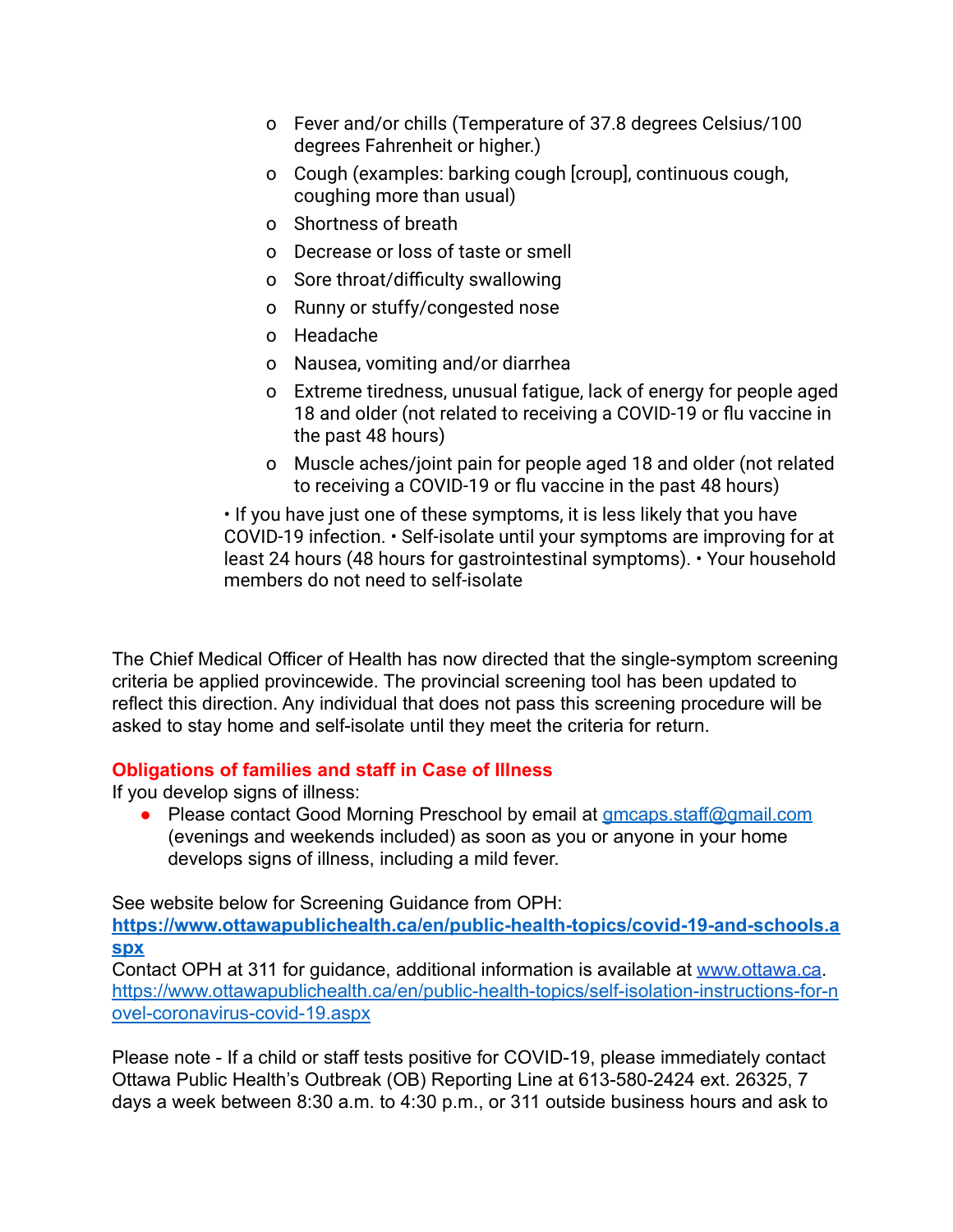speak with the on-call Public Health Inspector for further guidance

## **Pre-Drop Off**

Parents must complete the Provincial COVID-19 screening tool found at www.gmcaps.com

If a fever (37.8C or higher) is detected in either the child or the parent please do not come to Good Morning.

All staff will self-screen before coming to work and will be screened upon arrival. Staff must keep spare clothes on site.

No persons should be granted access to Good Morning without the completed daily health screening.

## **Drop Off Procedures**

# **Morning Drop Off**

- Parents/caregivers are encouraged to wear a mask upon entering the building and at all times during drop off and pick up.
- Only one parent/caregiver will drop off and the same person will pick up at the end of day.
- A detailed log of everyone who comes to the school will be kept for the purpose of potential contact tracing.
- Toddler parents will enter the main front doors at 174 First Ave, all others drop off at the main door with an educator or student.
- Toddler drop off will take place in the hallway before entering the classroom.
- Parents are to keep themselves and their child at least 2 meters apart in the hallway. (only 3 child/adult pairs in hallway at one time)
- Parents should limit movement by their child to avoid multiple touch points in the area. Disinfectant will be available on the top of the shoe cabinet for parents to wipe touch points, if this is not possible.
- Parents/guardians will not be permitted to enter the classroom area during drop off.
- Any items to be brought into the school (extra clothes, diapers, etc.) must be in a plastic bag with the child's name clearly marked on it. This bag will be placed in the child's labeled bin.
- There should be no more than 7 families in the building at any given time (one at the top of the stairs at the front door, one at the bottom of the stairs, one inside the hallway doors, one at the classroom door, and one in the exit stairwell)
- Staff will help children sanitize hands upon entering the classroom.
- Children's personal items will be placed on their labeled hooks in the hall and lunch bag (if staying for lunch club) will be removed from the knapsack and placed on the hook for easy access.
- Parents will exit the building by the side door so there are no crossing paths with other children/parents. Please use caution when exiting the side door as this is a laneway.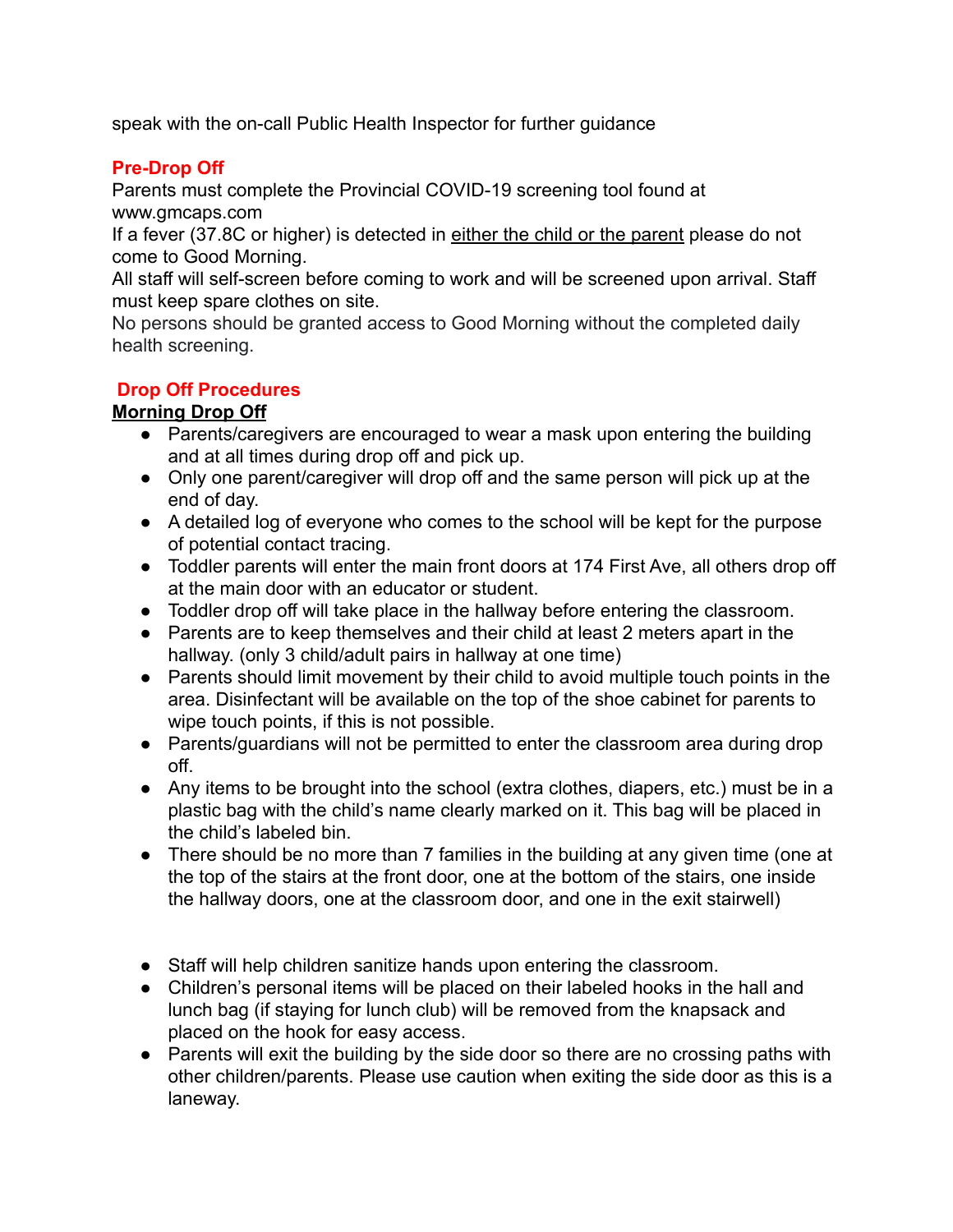## **Toddler Pick Up**

- Parents will arrive/exit in the same manner as at drop off and we would ask that you quickly gather your child's belongings and dress them in the hall by the side stairs near the side exit so the next parent can move forward. Please use caution when exiting the side door as this is a laneway.
- If the same person who dropped the child off in the morning is not available to pick the child up then the parent must inform the educators at drop off and an outdoor pick up can be arranged with the educators.

## **Preschool Drop off and Pick up**

• Preschool program children will be met at the door by an educator, and they will be brought to the door for pick up. Preschool parents do not enter the building.

# Management of Suspected COVID-19 case or other illness

## **Staff**

● If a staff member becomes ill, they will leave the building immediately or as soon as they can safely do so. They will wear PPE to protect others and keep a 2-meter distance from others until they can safely leave. Staff will self-isolate outside when possible or in a small area which will be cleaned after their departure.

#### **Child**

- In the event that a child develops any symptoms of illness (respiratory or otherwise) while at Good Morning, the child will be immediately isolated behind the bin shelf and their parent/guardian will be called to take the child home as soon as possible.
- The Director or staff member with the child will wear protective clothing (including a mask, face shield or goggles, gloves and gown) and remain outside of the area if possible.
- Children will not be required to wear a mask.
- Hygiene and respiratory etiquette will be practiced while the child is waiting to be picked up.

#### **Staff/Child**

- Once a symptomatic individual has left our classroom, we will ensure that contaminated surfaces and high touch areas are disinfected, including the isolation zone where the individual was isolated and/or spending time during the morning.
- All items used by the sick person should also be disinfected. Anything that cannot be cleaned should be removed and stored in a sealed container for a minimum of 7 days.
- Inform parents/guardians that their child has come in contact with an individual that has developed a symptom and has been sent home pending testing and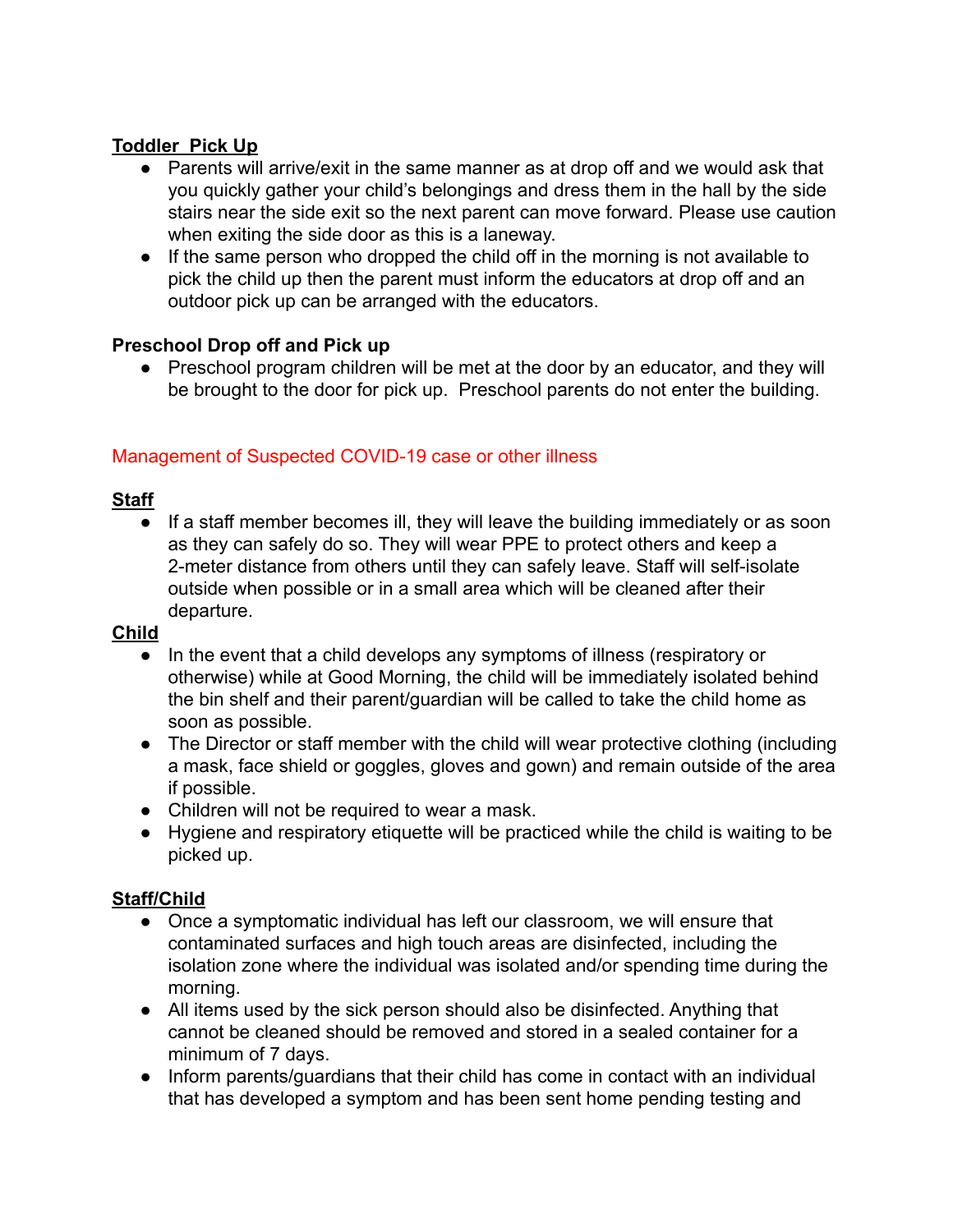further assessment is needed.

- Parents are asked to monitor the health of their child(ren) and to notify Good Morning if their child develops symptoms.
- As long as children remain symptom-free, they can continue to attend Good Morning.
- No personal information about the individual will be shared with the group until otherwise directed by OPH.

# Self-isolation period for people who have symptoms of COVID-19 but can't get tested

As molecular testing (PCR and rapid molecular testing) is prioritized for those at increased risk of severe outcomes and those living and working in highest risk settings, molecular testing is no longer being recommended for all individuals in the community with symptoms of COVID-19. People who have symptoms and are not eligible for testing are presumed to have COVID-19 therefore **You must self-isolate right away to protect those around you.** Self-isolation prevents the spread of COVID-19. Self-isolation means staying at home, avoiding contact with other people including those in your household if possible, and only leaving home for critical reasons, like a medical emergency. More info can be found here

https://www.ottawapublichealth.ca/en/public-health-topics/information-for-those-who-test-posi tive-for-covid-19-and-high-risk-contacts.aspx#High-risk-contacts-who-do-NOT-have-symptoms

#### **Post-Illness Management**

- Where a child or staff member at Good Morning becomes ill with COVID-19, Ottawa Public Health will be notified and will provide guidance on necessary steps including the information that should be shared with other parents of children in the program, and whether children and staff who were present when a child or staff member became ill should be tested or isolated.
- Parents will be notified by email if a positive case is identified and OPH will provide guidance on next steps for the children/families and our staff.
- Children and staff in the preschool who were present while a child or staff member became ill should be identified as a close contact.
- Symptomatic staff and children (and their household members) must follow the rules for screening and isolation according to Ottawa Public Health.
- We will consider two or more, symptomatic, laboratory confirmed cases of COVID-19 in a staff member or child as a confirmed COVID-19 outbreak in consultation with the local public health unit. Outbreaks should be declared in collaboration between the preschool and the local public health unit to ensure an outbreak number is provided.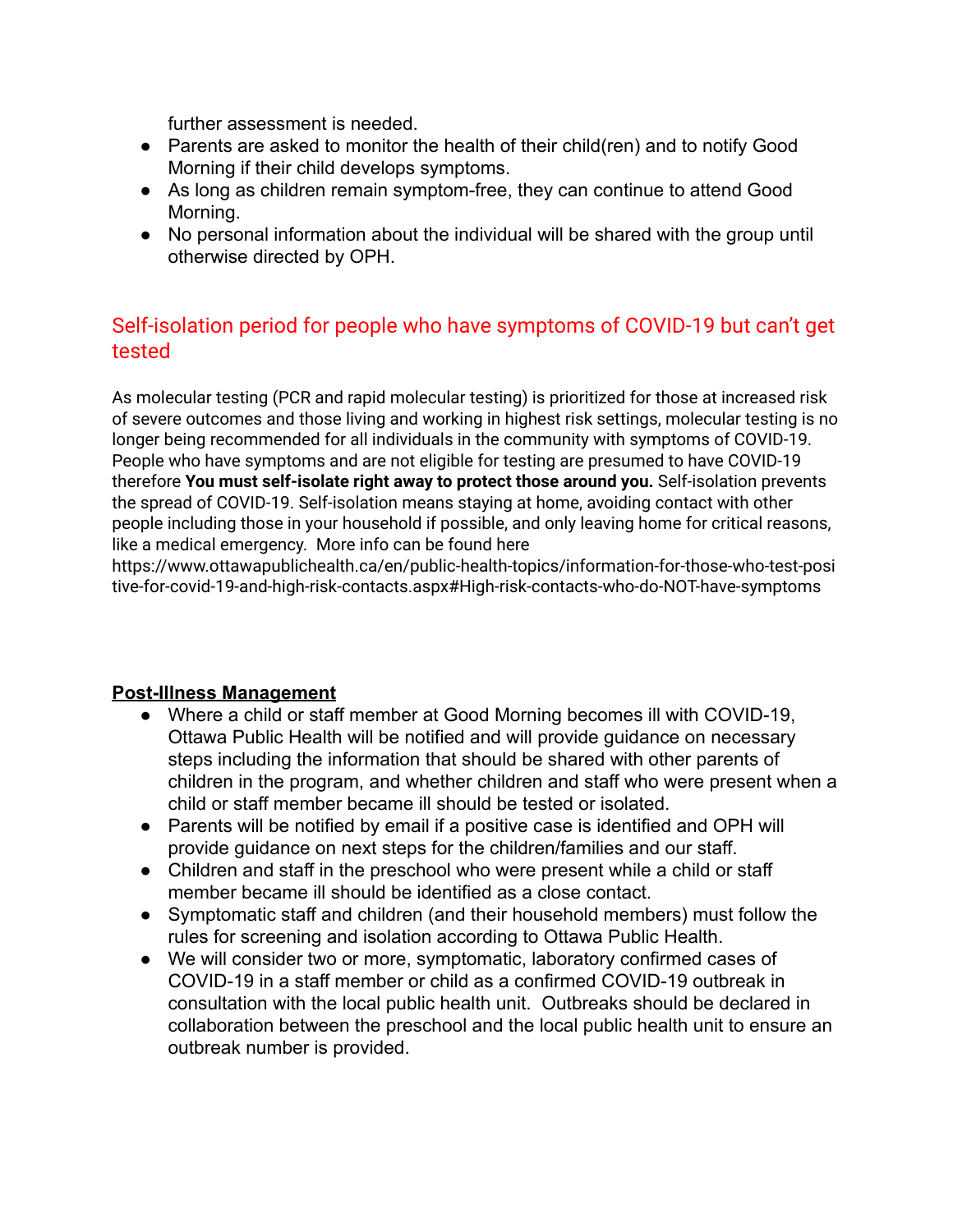#### **Conditions for Re-Entry**

● **The most current screening and isolation requirements of OPH must be followed.**

**[COVID-19 school screening](https://covid-19.ontario.ca/school-screening/)**

#### **Reporting and Serious Occurrence Reporting**

• Good Morning has a duty to report suspected or confirmed cases of COVID-19 to the medical officer of health under the Health Protection and Promotion Act.

• Previously, Good Morning was also required to report all suspected cases of COVID-19 to the ministry. Currently, only where a child or staff has a confirmed case of COVID-19 (i.e., a positive COVID-19 test result), we must:

• report this as a serious occurrence to the ministry.

• report to the local public health unit and provide any materials (e.g., daily attendance records) to public health officials to support case management and contact tracing and other activities in accordance with all applicable legislation, including the Municipal Freedom of Information and Protection of Privacy Act.

• Public health officials will determine any additional steps required, including but not limited to how to monitor for other possible infected staff/providers and children and the declaration of an outbreak and closure of rooms and/or entire child care settings.

If a closure is ordered by the local public health unit and the licensee has already submitted a serious occurrence for a confirmed case, the existing serious occurrence must be updated to reflect the closure.

• Should additional individuals at the child care program develop a confirmed case, licensees must either:

• Revise the open serious occurrence report to include the additional cases; or,

• Submit a new serious occurrence report if the first has been closed already.

• While licensees are no longer required to report a serious occurrence for suspected cases; if the local public health unit determines that a full or partial closure is required (i.e., program room, home premises or entire child care centre must remain closed for a period of time), a serious occurrence report must be submitted under the "Unplanned Disruption of Service" category. Please also note there are requirements of employers to let workers know if they may have been exposed in the workplace. Please see the guide on developing a COVID-19 workplace safety plan for more information.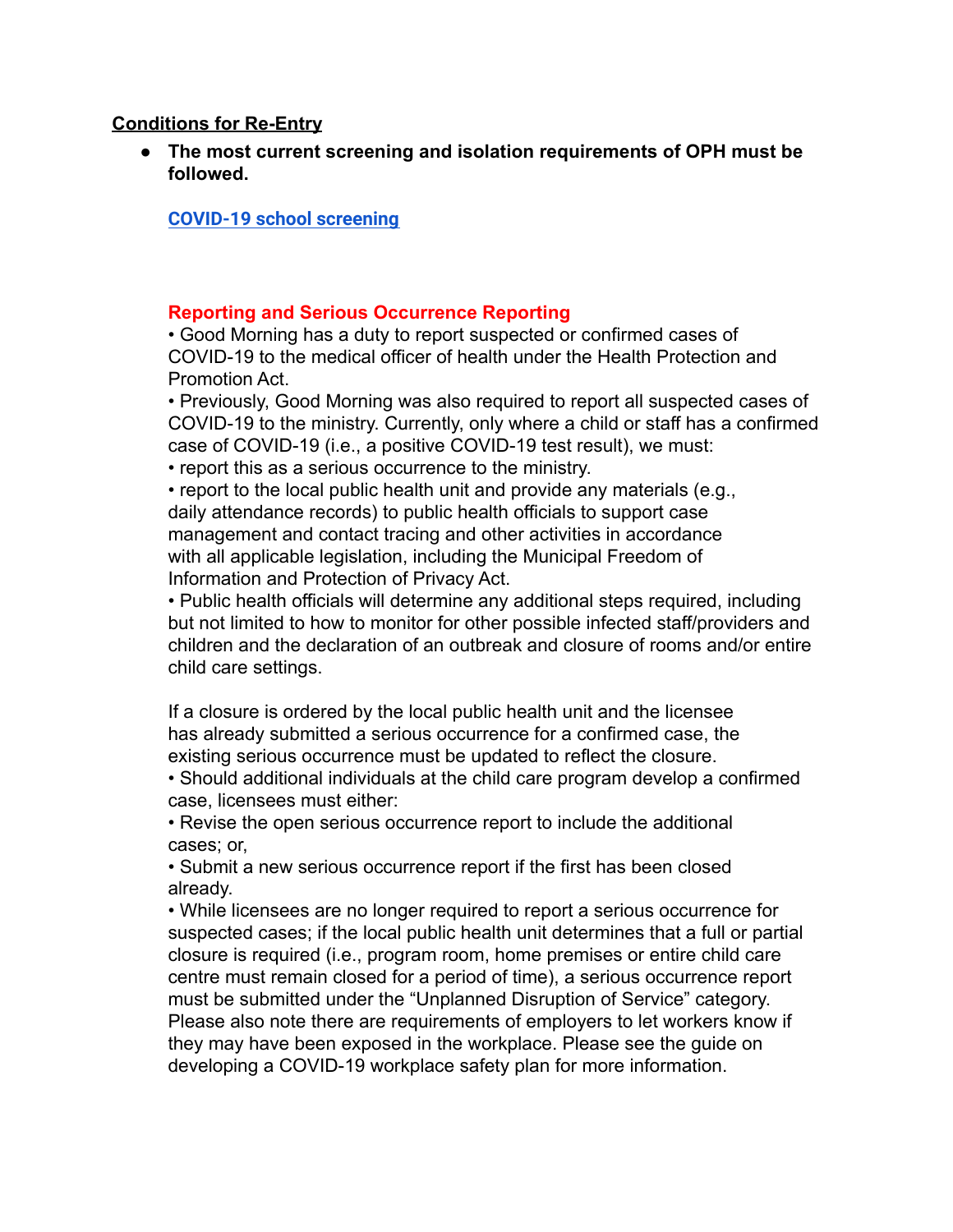# Physical Distancing and Ongoing Screening in the Programs

- Physical distancing will be encouraged within reason.
- Preschool room is set up to accommodate a low number of children and to encourage playing in small groups in separate areas.
- Each child will have their own art kit which will be labeled with their name.
- Individual water bottles will be labeled and kept out of children's reach. We would ask that parents send bottles that have a cover for the mouthpiece or straw.
- Those staying for lunch club must be able to open their own lunch boxes and containers so please ensure to test and practice this at home before sending them to school.
- Snack and lunch tables will be limited to a maximum of 4 (but fewer when possible) children per table to avoid large numbers sitting in close proximity to each other.
- Staff may wear a smock when it is necessary to pick up a child. This will be removed and laundered after a single use.
- When comforting a child, staff will hold the child facing outwards if possible. If this is not possible, staff may use a receiving blanket and will wash hands and face immediately afterwards.

### Cleaning and Sanitation

- Practice and promotion of good hand hygiene and cough/sneeze hygiene is the best way for us to all stay healthy.
- All toys and furniture that can't be easily disinfected have been removed.
- Blocks, fabric toys, and other toys with high play value will be put out for a maximum of one day and then removed from the program for 1 week (supplies replaced daily.)
- Playdough will be in individual cups for each child.
- Any toys that are put in a child's mouth will be removed for immediate cleaning.
- Toys and high touch surfaces will be cleaned daily.
- Reinforce no food sharing policies.
- Cleaning logs will be kept.
- Only one child will be allowed in the washroom at a time, when possible. Educators will monitor washroom routines when more than one child is in the washroom.
- Change tables will be cleaned after each use. Toilets will be cleaned after each washroom routine unless visibly soiled
- Staff will wear appropriate PPE (face shield/goggles, mask, smock and gloves) when assisting children in the washroom or during diaper routines.
- Electronic devices belonging to staff members will be wiped down frequently and will not be shared. These devices will **ONLY** be used to communicate with parents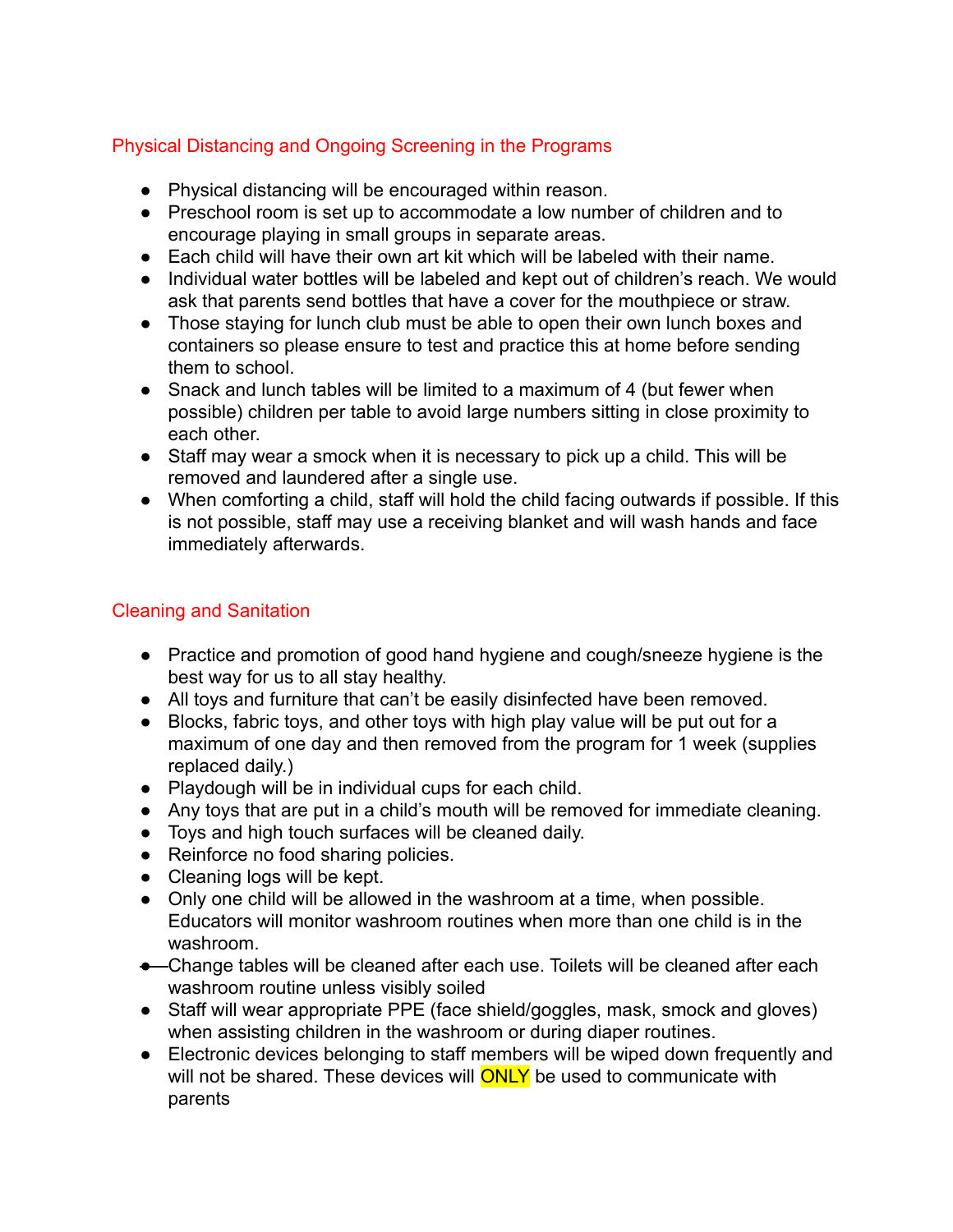- All cleaning products will be checked to make sure they are not expired. Cleaning solutions and bleach/water solutions will be mixed according to Outbreak Protocols from Ottawa Public Health.
- Windows will be open to allow as much fresh air as possible
- All laundry will be done on a high heat setting by the parent on duty.
- Garbage will be taken out by a dedicated staff member after closing hours. This staff member will also perform deep cleaning in all areas after hours.

## Personal Protective Equipment (PPE)

- Educators may choose to wear face shields/goggles (when within 2m of an unmasked child) and masks daily in the classroom
- Oversized shirts worn backwards may be used as single use smocks
- Gloves are disposable and single use. Smocks are washable and single use. Face shields must be disinfected after each use.
- All staff have been trained in the proper procedures for donning and doffing PPE. Masking/PPE requirements

Based on the emerging evidence of Omicron spread, children should wear a well-fitted mask. Wearing a cloth or medical mask remains in place and masking continues to be strongly recommended for students. Children are encouraged to wear 3-ply masks now and are discouraged from continuing to wear the single or two-ply masks they have been wearing up to this point.

#### **Staffing**

- Director Shift-Preschool & Beyond (MWF) 8:30am-1pm and Toddler (TTh) 8:30am-1pm
- Educator 1 Shift-Preschool & Beyond 9am-4:30pm (M/F) and 9am-3pm (W) (1/2hr break on M/F and 1hr break on W), Toddler 8:30am-1pm and CAAS Wednesday 3pm-7pm
- Educator 2 Shift- Preschool & Beyond 8:30am-4:30pm (M/W) and 8:30-5:30 F (1/2hr break), Toddler 9am-12pm, CAAS Thursday 3:15pm-6:30pm

#### Screening Questions

Every person dropping off a child is required to answer the following questions. Any person answering yes to any of the below questions may not drop off that child and should consult the OPH screening and isolation guidance.

1. In the last [5, 10] days has the student/child experienced any of these symptoms? If the student/child is fully vaccinated OR 11 years old or younger, use 5 days • If the student/child is 12 years of age or older and not fully vaccinated OR if they are immune compromised, use 10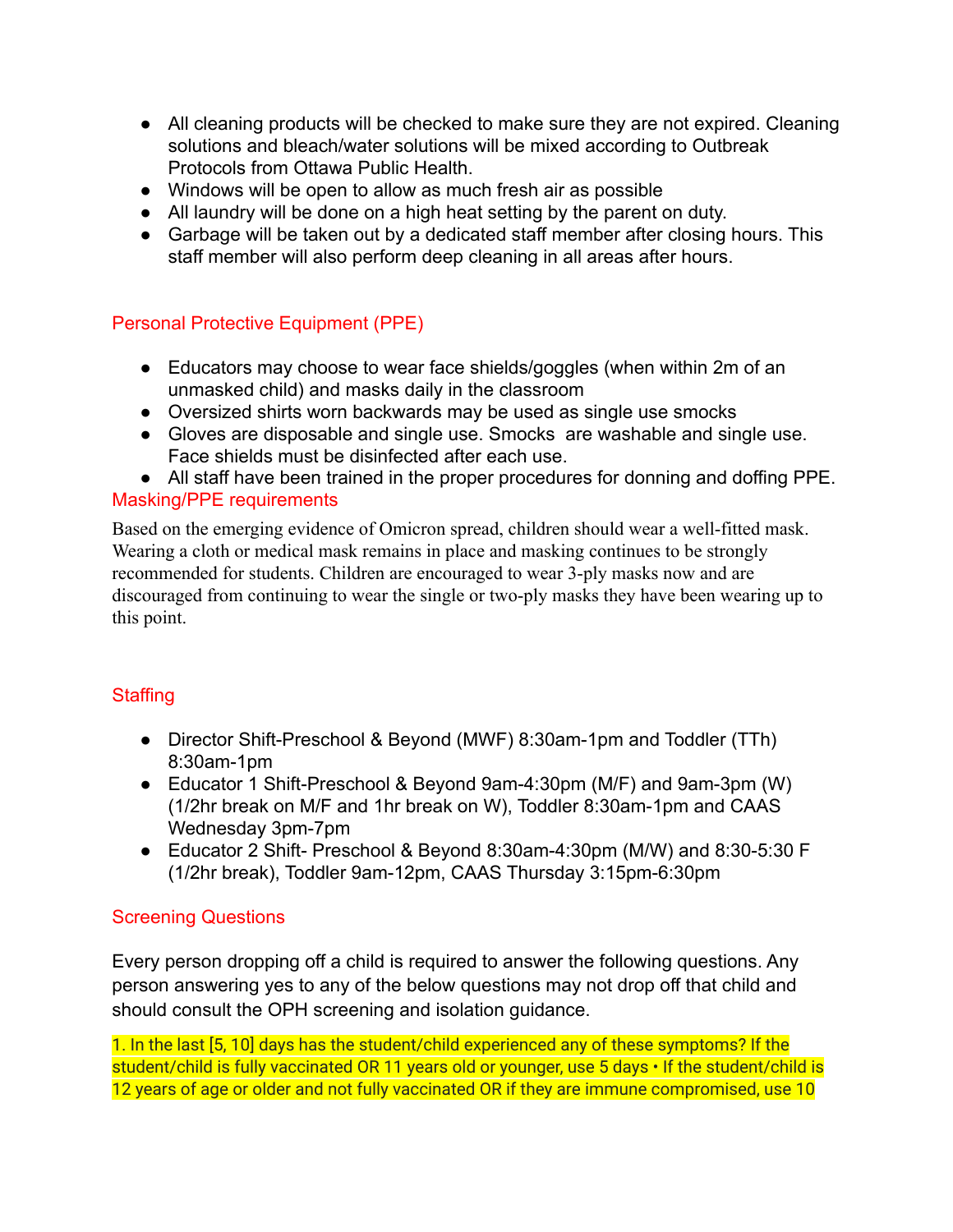days. Anyone who is sick or has any new or worsening symptoms of illness, including those not listed below, should stay home until their symptoms are improving for 24 hours (or 48 hours for vomiting amd/or diarrhea) and should seek assessment from their health care provider if needed. You may select "No" to all symptoms if all of these apply: • You have completed your isolation of [5/10] days OR you tested negative for COVID-19 on one PCR test or rapid molecular test, or two rapid antigen tests taken 24 to 48 hours apart AND • You do not have a fever AND • Your symptoms have been improving for 24 hours (48 hours if you have nausea, vomiting, and/or diarrhea).Choose any/all that are new, worsening, and not related to other known causes or conditions they already have.

Fever and/or chills Temperature of 37.8 degrees Celsius/100 degrees Fahrenheit or higher and/or chills

Cough or barking cough (croup) Continuous, more than usual, making a whistling noise when breathing (not related to asthma, post-infectious reactive airways, or other known causes or conditions they already have)

Shortness of breath Out of breath, unable to breathe deeply (not related to asthma or other known causes or conditions they already have)

Decrease or loss of taste or smell Not related to seasonal allergies, neurological disorders, or other known causes or conditions they already have

2. In the last [5, 10] days has the student/child experienced any of these symptoms? • If the student/child is fully vaccinated OR 11 years old or younger, use 5 days • If the student/child is 12 years of age or older and not fully vaccinated OR if they are immune compromised, use 10 days. If you only had one of these symptoms, you may select "No" if your symptom has been improving for 24 hours (48 hours if you have nausea, vomiting, and/or diarrhea). If you had two or more of these symptoms, you may select "No" if all of these apply: • You have completed your isolation of [5/10] days OR you tested negative for COVID-19 on one PCR test or rapid molecular test, or two rapid antigen tests taken 24 to 48 hours apart AND • You do not have a fever AND • Your symptoms have been improving for 24 hours (48 hours if you have nausea, vomiting, and/or diarrhea). Choose any/all that are new, worsening, and not related to other known causes or conditions they already have.

Sore throat or difficulty swallowing Painful swallowing (not related to seasonal allergies, acid reflux, or other known causes or conditions you already have)

Runny or stuffy/congested nose Not related to seasonal allergies, being outside in cold weather, or other known causes or conditions you already have

Headache Unusual, long-lasting (not related to tension-type headaches, chronic migraines, or other known causes or conditions you already have) If the student/child received a COVID-19 and/or flu vaccination in the last 48 hours and is experiencing a mild headache that only began after vaccination, select "No."

Extreme tiredness Unusual, fatigue, lack of energy, poor feeding in infants (not related to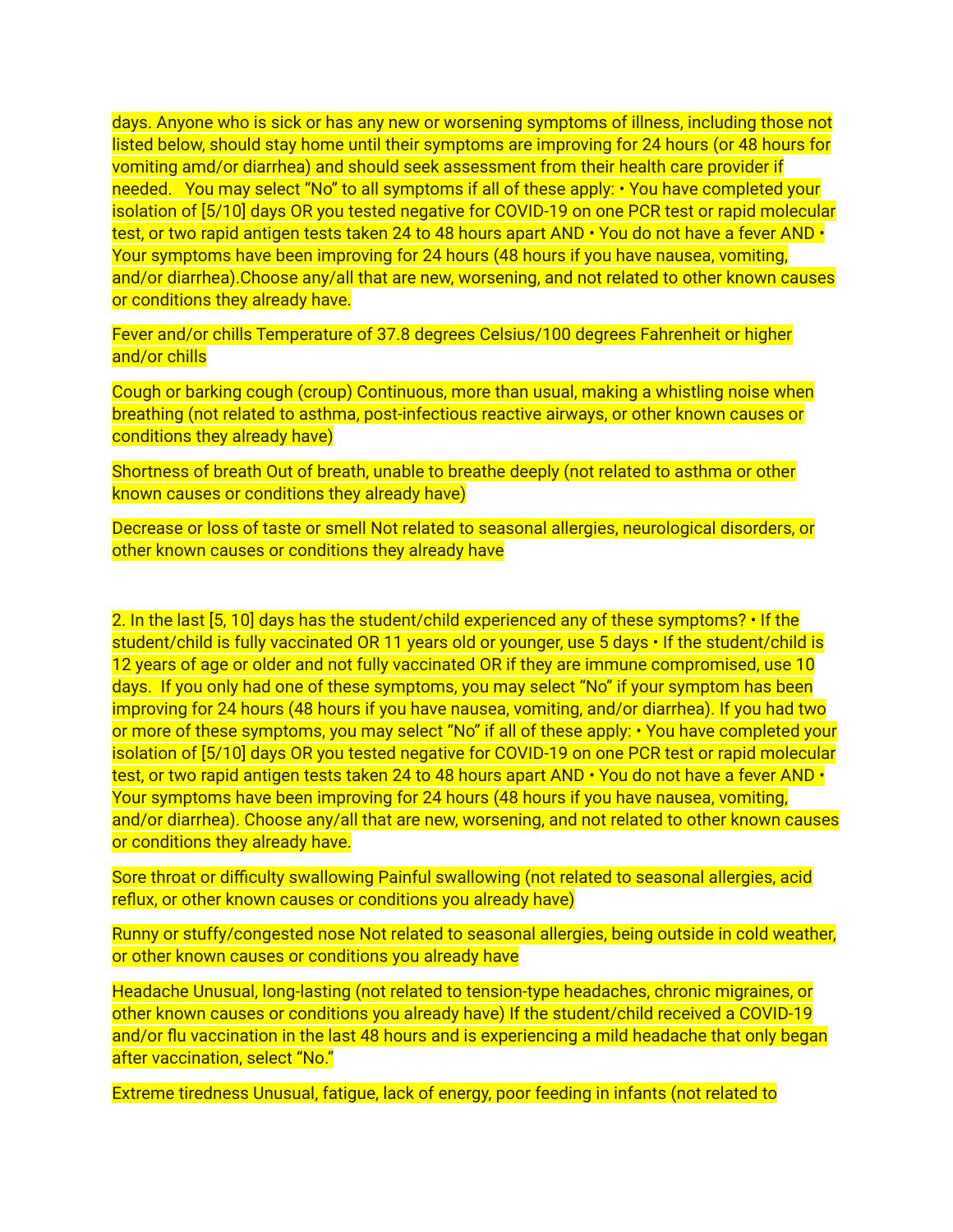depression, insomnia, thyroid disfunction, sudden injury, or other known causes or conditions they already have) If the student/child received a COVID-19 and/or flu vaccination in the last 48 hours and is experiencing mild fatigue and/or mild muscle aches/joint pain that only began after vaccination, select "No."

Muscle aches or joint pain If the student/child received a COVID-19 and/or flu vaccination in the last 48 hours and is experiencing mild fatigue and/or mild muscle aches/joint pain that only began after vaccination, select "No."

Nausea, vomiting and/or diarrhea Not related to irritable bowel syndrome, anxiety, menstrual cramps, or other known causes or conditions they already have

3. In the last [5, 10] days has the student/child tested positive for COVID-19? This includes a positive COVID-19 test result on a lab-based PCR test, rapid antigen test or home-based self-testing kit. • If the student/child is fully vaccinated OR 11 years old or younger, use 5 days • If the student/child is 12 years of age or older and not fully vaccinated OR if they are immune compromised, use 10 days. Select "No" if you have already completed your isolation period of [5, 10] days because your symptoms started before your positive test result AND: • your symptoms have been improving for 24 hours (48 for nausea, vomiting, and/or diarrhea) AND • you do not have a fever

4. Do any of the following apply? • The student/child lives with someone who is currently isolating because of a positive COVID-19 test • The student/child lives with someone who is currently isolating because of COVID-19 symptoms • The student/child lives with someone who is currently isolating while waiting for COVID-19 test results If the individual isolating has not tested positive for COVID-19 and only has one of these symptoms: sore throat or difficulty swallowing, runny or stuffy/congested nose, headache, extreme tiredness, muscle aches or joint pain, nausea, vomiting and/or diarrhea, select "No." Select "No" if you: φ are 18 years of age or older and have received your booster OR  $\phi$  are 17 years of age or younger and are fully vaccinated OR ϕ completed your isolation after testing positive in the last 90 days (using a rapid antigen, rapid molecular, or PCR test). Select "No" if your household member is isolating because of COVID-19 symptoms but has already tested negative on one PCR or rapid molecular test, or two rapid antigen tests.

5. Has a doctor, health care provider, or public health unit told you that the student/child should currently be isolating (staying at home)? This can be because of an outbreak or contact tracing.

7. Do any of the following apply? • In the last 14 days, the student/child travelled outside of Canada and was told to quarantine • In the last 14 days, the student/child travelled outside of Canada and was told to not attend school/child care • In the last 14 days, someone the student/child lives with has returned from travelling outside of Canada and is isolating while awaiting results of a COVID-19 test. Please note that if the child/student is not fully vaccinated but is exempt from federal quarantine because they travelled with a vaccinated companion, they must not attend school or child care for 14 days. Select "yes" if this applies to the student/child.